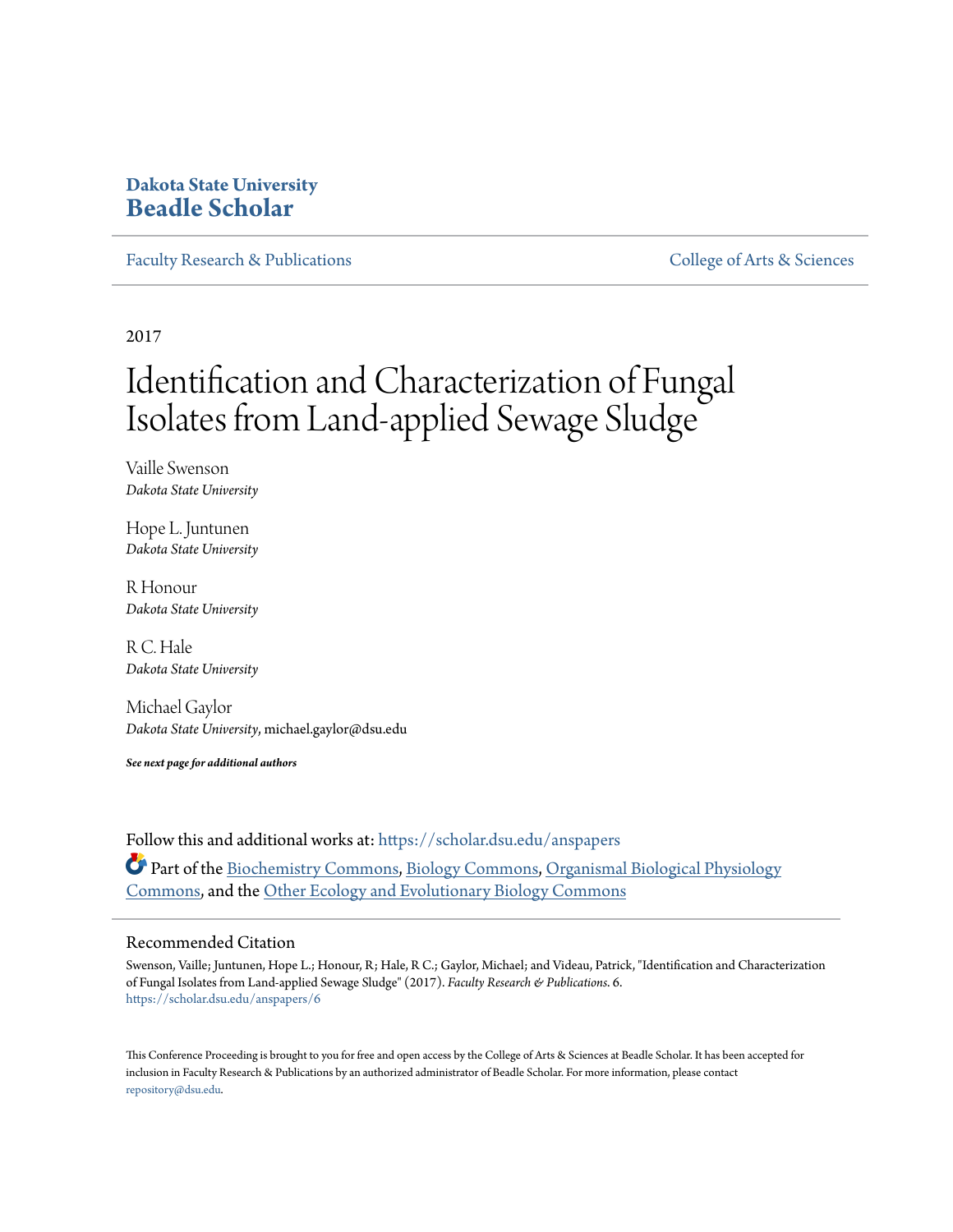### **Authors**

Vaille Swenson, Hope L. Juntunen, R Honour, R C. Hale, Michael Gaylor, and Patrick Videau